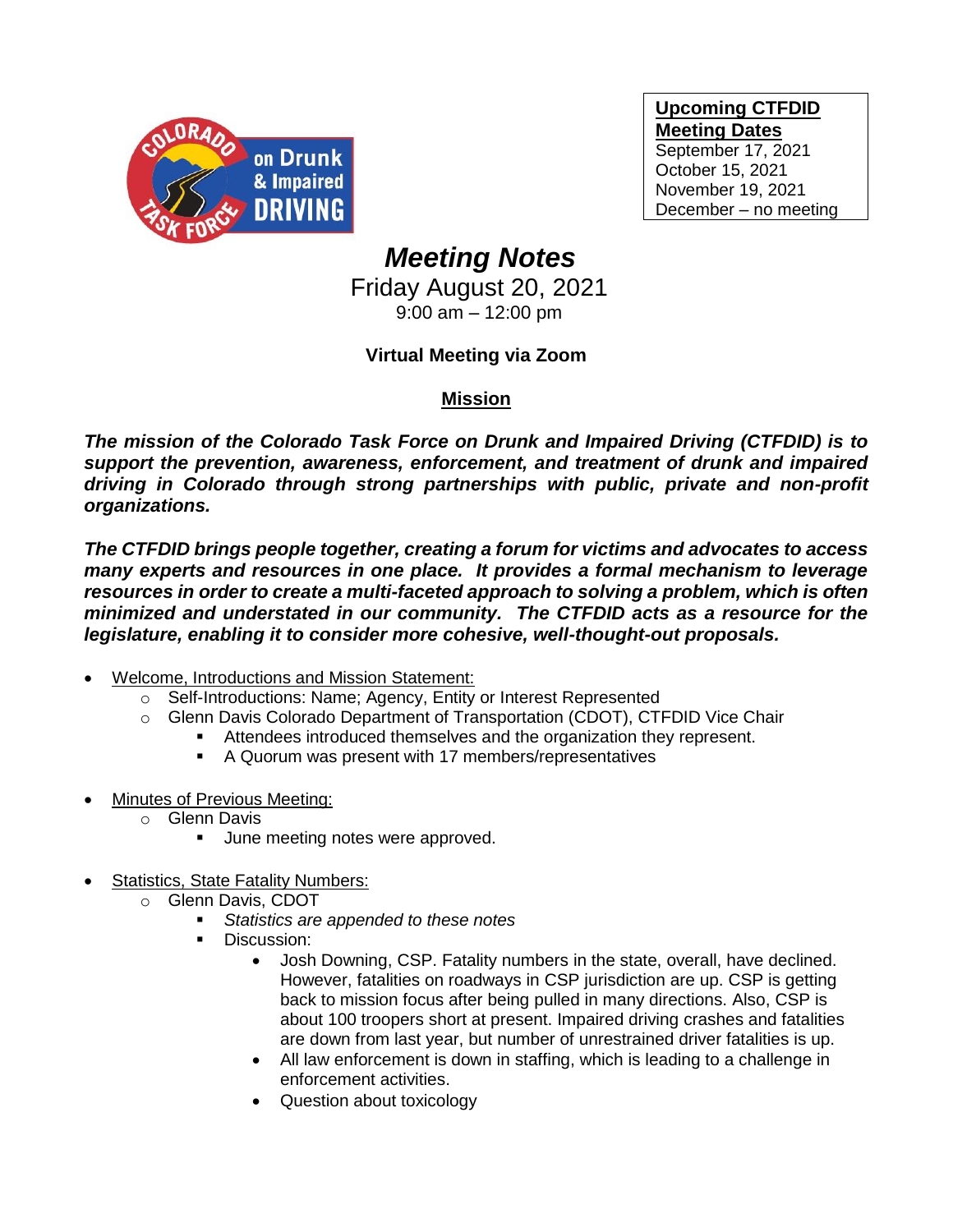- o Vanessa Beall, CBI. Prevalence data for 2020 show highest prevalence of alcohol followed by THC, methamphetamines, cocaine. Biggest trend they noted was emergence of a drug class called designer benzodiazepines. These drugs are similar to prescription benzodiazepine but they are illicit.
- o Glenn Davis, CDOT. If it is a fatality, you will get good information about at-fault driver. However, fatality number is small compared to total impaired driver.
- There appears to be a trend upward in suspected impairment fatalities.

## Legislation:

- o Glenn Davis, CDOT; Fran Lanzer, Executive Director of MADD Colorado
	- MADD.
		- Funding for law enforcement efforts approved in this legislative session is only a one-year fix, so continue looking for sustainable funding source.
		- There are instances in legislation in which impairment specifically refers to alcohol; that may need to be cleaned up to include all substances.
		- MADD is looking at other states' interlock policies to see if there are changes that should be made to interlock law; programming in Colorado is a model for the rest of the country. Colorado has about 33,500 individuals on interlock.
	- CDOT.
		- Most important thing is to find a sustainable funding source.
	- CSP.
		- There is a proposal that would allow bicyclist to treat stop sign as yield and stop light as stop sign.
		- Press conference and major effort for Labor Day impaired driving enforcement.
- Presentation:
	- o Mike Milburn, PhD: DRUID Impairment Measurement App Moved to September
- National Highway Traffic Safety Administration (NHTSA) Update:
	- o Joe Livingston: NHTSA Region 8
		- National Infrastructure bill includes a great deal of what NHTSA does.
			- It includes the effort to have all new vehicles include impaired driving prevention technology - [https://www.madd.org/press-release/senate-passes](https://www.madd.org/press-release/senate-passes-bipartisan-provision-for-drunk-driving-prevention-tech-in-all-new-cars)[bipartisan-provision-for-drunk-driving-prevention-tech-in-all-new-cars](https://www.madd.org/press-release/senate-passes-bipartisan-provision-for-drunk-driving-prevention-tech-in-all-new-cars)
			- Related to cannabis, it includes research and education focus.
			- Also includes community engagement with focus on ensuring decisions on funding are data-driven, specifically looking to see if specific communities are impacted by impaired driving to a greater degree.
			- Enhanced funding for Vision Zero
		- At regional level:
			- Looking at federal collaboration, specifically related to justice system and treatment options.
		- Events:
		- New Research of interest:
			- Brooks-Russell article Simulated driving performance among daily and occasional cannabis users.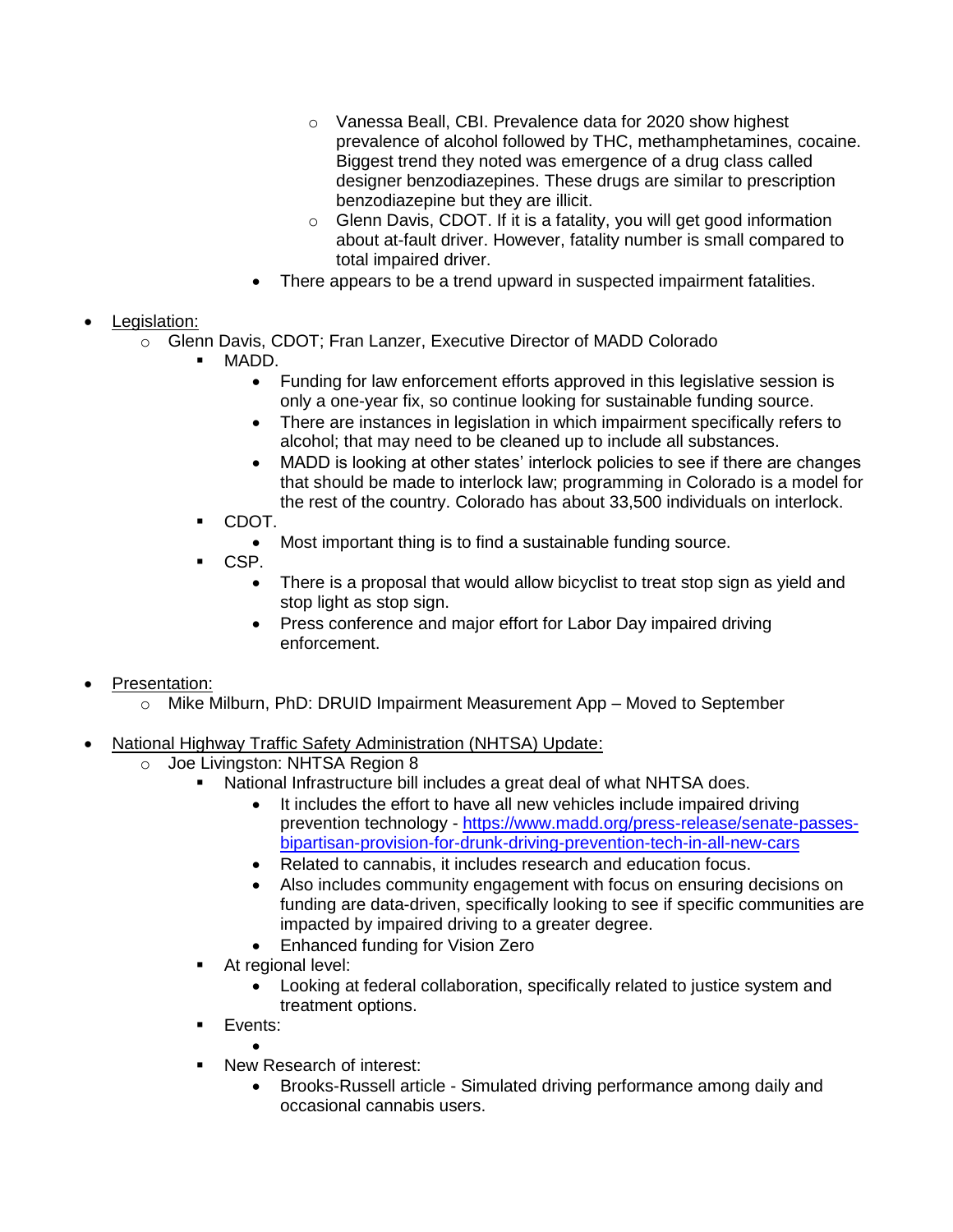- o Objective: Daily cannabis users develop tolerance to some drug effects, but the extent to which this diminishes driving impairment is uncertain. This study compared the impact of acute cannabis use on driving performance in occasional and daily cannabis users using a driving simulator.
- o Conclusion: We observed a decrement in driving performance assessed by SDLP after acute cannabis smoking that was statistically significant only in the occasional users in comparison to the nonusers. Direct contrasts between the occasional users and daily users in SDLP were not statistically significant. Daily users drove slower after cannabis use as compared to the occasional use group and nonusers. The study results do not conclusively establish that occasional users exhibit more driving impairment than daily users when both smoke cannabis ad libitum.
- Hultgren article Alcohol, marijuana, and nicotine use as predictors of impaired driving and riding with an impaired driver among college students who engage in polysubstance use
	- o Objective: While alcohol, marijuana, and nicotine are the most commonly used substances, there is limited research on the betweenand within-person associations of their use and driving under the influence (DUI) and riding with an impaired driver (RWID). The current study utilized a burst design to assess how use and co-use of these substances is associated with DUI and RWID.
	- $\circ$  Results: Compared to students who only used alcohol, students who also reported marijuana use were more likely to DUI (OR = 5.44), and students who reported use of alcohol, nicotine and marijuana more likely to DUI (OR = 10.33) and RWID (OR = 10.22). Compared to occasions when only alcohol was used, DUI was more likely on marijuana only occasions ( $OR = 9.08$ ), and RWID was more likely on alcohol and marijuana occasions ( $OR = 3.86$ ). However, confidence intervals were wide for effects.
	- o Discussion: Students reporting use of all 3 substances had higher overall risk of DUI and RWID indicating prevention efforts for DUI and RWID should include all substances. Implications for prevention and intervention strategies at the individual and environmental level are discussed.
- Media Relations & Significant Upcoming Events:
	- o Sam Cole, CDOT
		- Large press event about Labor Day crackdown. It's longest enforcement period of the year  $-18$  days.
		- 36% of fatalities are due to impaired driver. 50% of those are in Pueblo county.
		- DUI photo booth effort went well. This is where customers at bars and restaurants could get a strip of phots; the last of which shows the person behind bars to remind them of the dangers of driving impaired.
- **CTFDID Updates:** 
	- o Open Representative Position on CTFDID:
		- A person under twenty-four years of age who is enrolled in a secondary or postsecondary school
		- Contact Glenn Davis CDOT for details